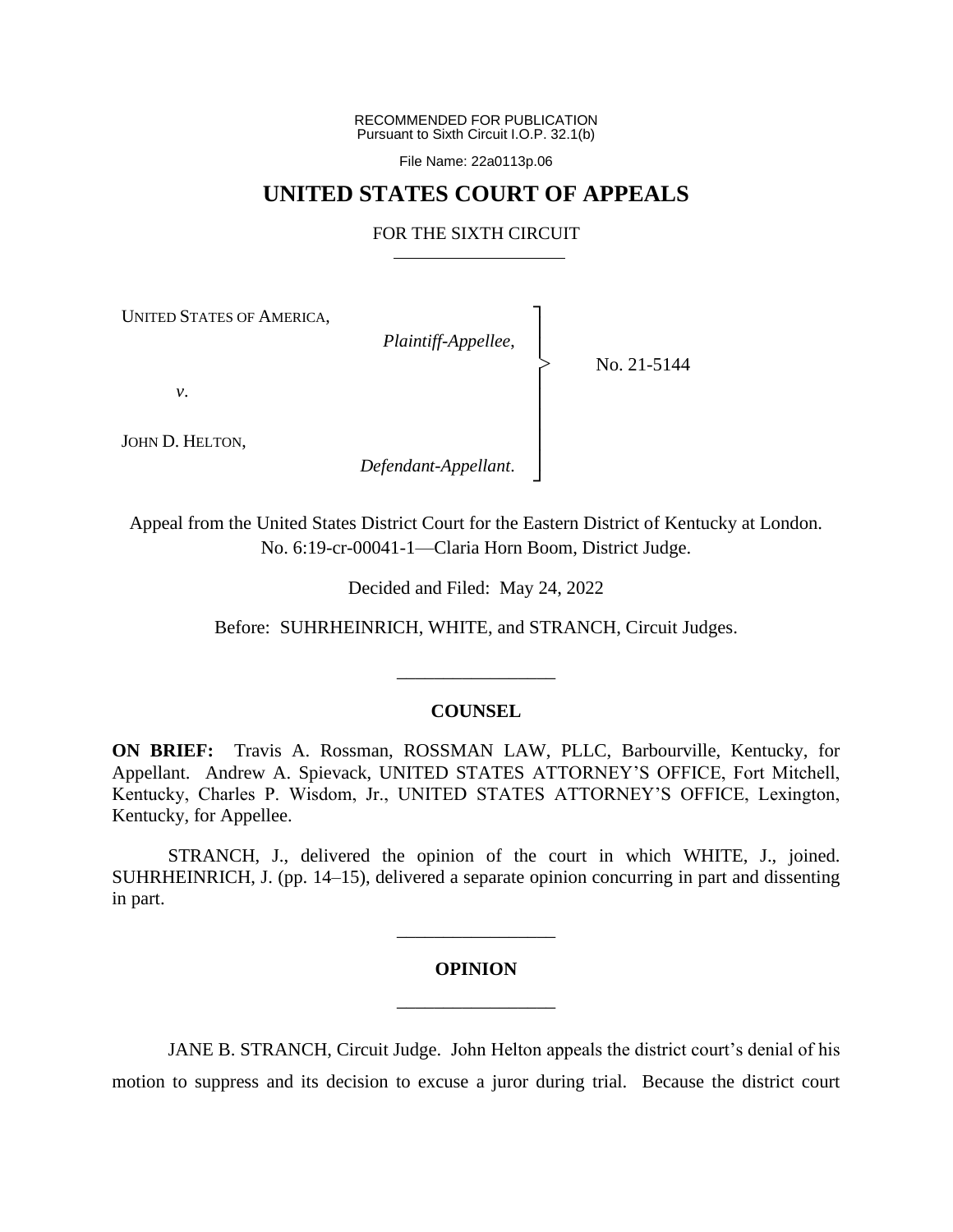found that the search warrant for Helton's home established both probable cause and nexus to the home, it denied the motion to suppress. The court excused the juror based on concerns that the juror could not set aside her personal knowledge of a trial witness. We find no error in the district court's decision to excuse the juror. We hold that the search warrant did not satisfy constitutional requirements. But because the *Leon* good faith exception to the exclusionary rule applies, we **AFFIRM** the district court's denial of the motion to suppress.

## **I. FACTUAL AND PROCEDURAL BACKGROUND**

In June 2019, after going to Helton's home to execute a warrant for his arrest, Knox County Sheriff Deputy Sam Mullins sought a search warrant.

Deputy Mullins wrote the search warrant affidavit, stating only the following:

Affiant has been an officer in the aforementioned agency for a period of 6 years and information and observations contained herein were received and made in his capacity as an officer thereof.

Deputy Sam Mullins had received numerous drug complaints at the above residence that John Helton was selling methamphetamine. A reliable source advised he was at the residence a few days ago when a subject he was with purchased a half pound of methamphetamine. On 06/09/2019 deputies went to the residence of John Helton to execute a warrant. Upon arrival Helton had a clear baggie that appeared to had [sic] residue in it and a sum of US currency in small bills. This deputy has experience and knowledge that there is [sic] illegal narcotics on the property.

Based on this two-paragraph affidavit, a Knox County judge issued a search warrant for Helton's residence.

Upon execution of the search warrant, the deputies found illegal drugs, currency, and multiple firearms. Helton's wife told law enforcement that Helton would take drug-trafficking money to the home of his mother, Patsy Hopkins. On the day Helton's residence was searched, two deputies went to Hopkins' house to secure it while other law enforcement officials obtained a warrant to search her home. When the deputies executed the search warrant, they recovered money, firearms, and drugs from Hopkins' home.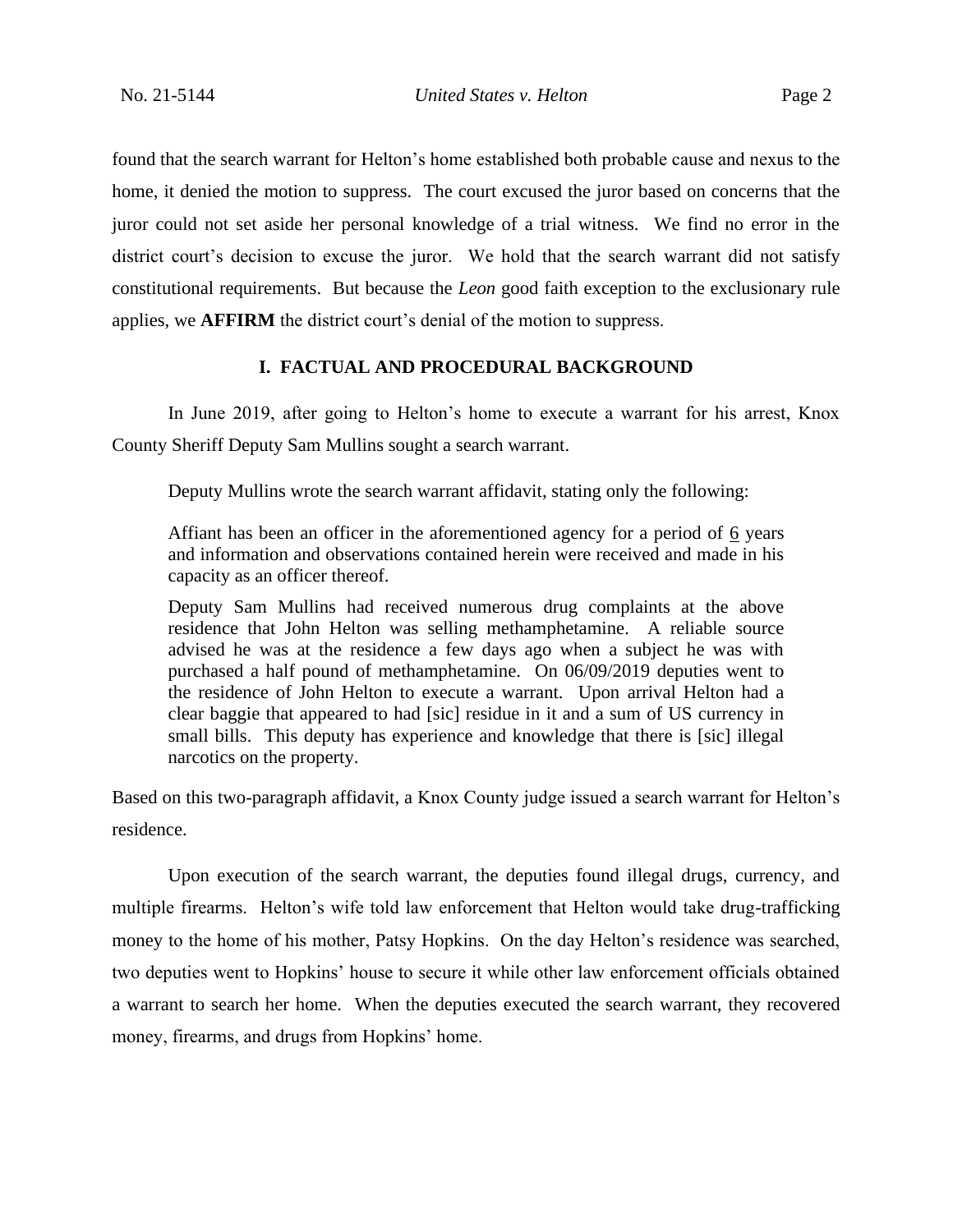In July 2019, while Helton was in jail on state charges, a federal grand jury indicted him for conspiracy to distribute methamphetamine, possession with intent to distribute methamphetamine, and being a felon in possession of firearms; a superseding indictment was subsequently issued. In district court, Helton moved to suppress the evidence found pursuant to both search warrants. Concluding that the search warrant affidavit for Helton's house was sufficient to establish probable cause, a magistrate judge recommended that the motion to suppress be denied. The magistrate judge then concluded that the search warrant executed at Patsy Hopkin's house was valid because the search warrant of Helton's house was valid. Helton objected to the recommendations of the magistrate judge, but the district court adopted them.

Helton was tried before a jury in August 2020. Shawna Moore was called as a government witness, and testified that she participated in a controlled purchase of methamphetamine from Helton along with the Kentucky State Police. Moore explained that she communicated with Helton by phone to set up the buy, and then Helton's wife met her at the Trademart Shopping Center to complete the sale.

After Moore's testimony, Juror 191 spoke with the district court. Though she did not know Moore by name, the Juror said she recognized her because Moore was someone that she and her fellow employees at the shopping center would "kind of watch in case she was going to steal." Juror 191 then said, "I don't think that anything like that would affect how I would judge anybody because we're - - based on the evidence, but I did want to let the Court know that I did recognize her from my place of employment."

Juror 191 clarified that she had previously spoken with Moore at that store but had never witnessed, nor was she aware of, Moore ever shoplifting from the Juror's place of work. When asked if she could "set [her] experiences aside and judge [Moore's] credibility based solely on the evidence [she] heard" at trial, Juror 191 responded, "Yes." The Juror was also asked if there was anything regarding her "personal interactions" with Moore, or her other knowledge of Moore that would impact her "fairness and integrity as a juror." Juror 191 responded, "No."

Juror 191 was also asked, "And are you confident that your concerns, or the concerns that your store has had about [Moore's] potential to be stealing, would not in any way color your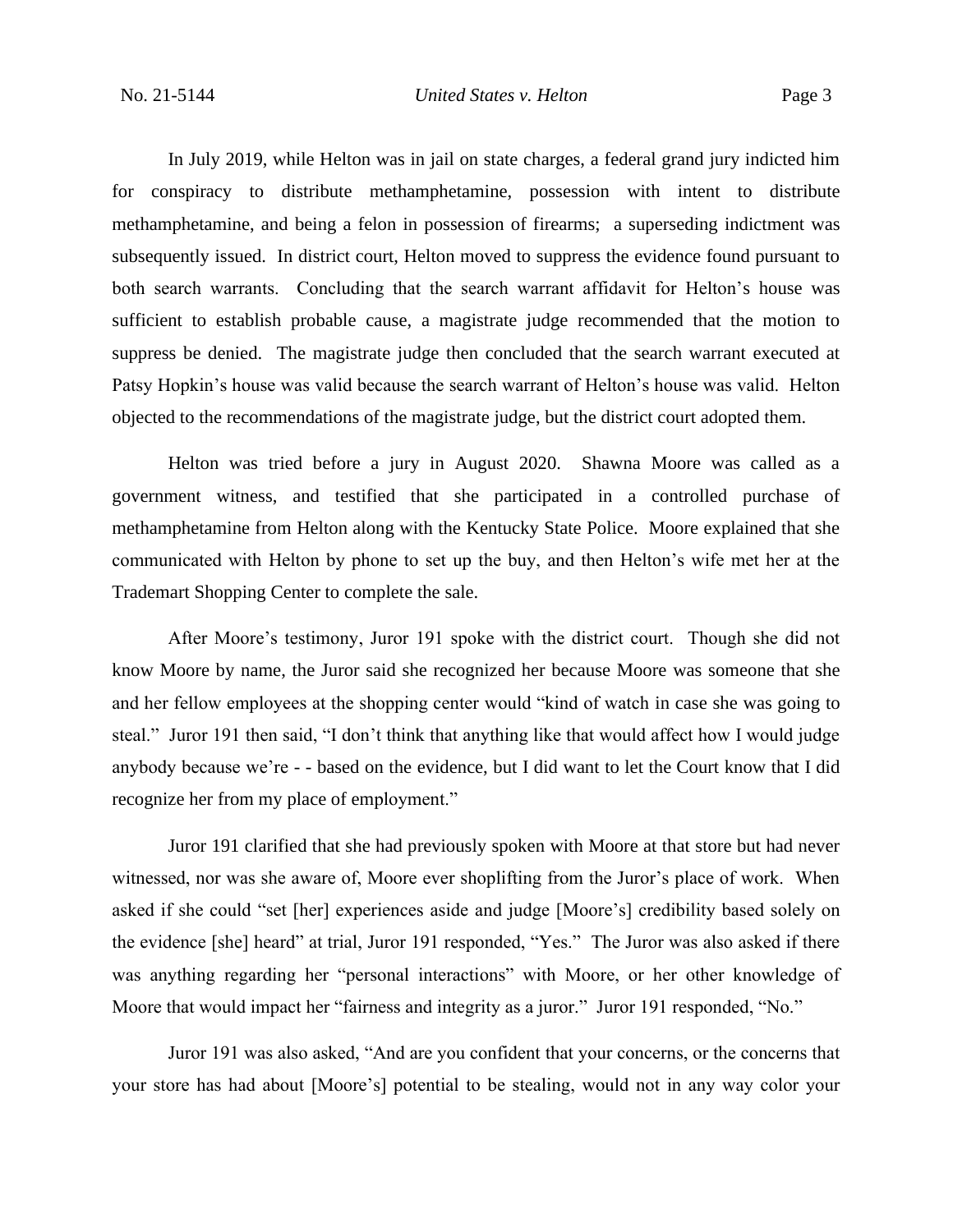evaluation of her testimony?" She said, "I don't think so. I mean, it's bad that they steal, but they're not stealing from me." The court followed up by asking, "based on your interactions with her, or this suspicion that has been there in the past, would you be able to set that aside, or do you believe it would make you believe one side or the other more?" Juror 191 said, "I don't think so." Juror 191 also stated that she would "be able to follow [the court's] instructions on how to evaluate this witness's testimony."

The Government moved to strike Juror 191 for cause and Helton opposed the motion. The district court struck Juror 191 on the basis that she personally knew Moore and she had twice responded "I think so" when asked if she could set aside her knowledge of Moore.

The jury found Helton guilty of conspiracy to distribute methamphetamine, possession with intent to distribute methamphetamine, and being a felon in possession of firearms. The jury also found after a Phase II trial that Helton's prior conviction qualified to enhance his sentence. The district court sentenced Helton to 264 months of imprisonment. Helton timely appealed.

#### **II. ANALYSIS**

Helton presents two arguments on appeal. First, he contends that the district court's decision should be reversed because the search warrant for his home was unconstitutional. Relatedly, he argues that this court should remand his case for further proceedings to determine whether the search warrant for his mother's home was fruit of the poisonous tree. Second, he contends that the district court abused its discretion by excusing Juror 191 for cause during trial, and claims that he was prejudiced by Juror 191's excusal.

# **A. The Search Warrants**

Helton contends that the search warrant affidavit was not supported by probable cause and did not establish a nexus between his residence and the drug evidence sought. The Government responds that there was probable cause for the search warrant, and even if probable cause did not exist, the motion to suppress was properly denied because the *Leon* good faith exception applies.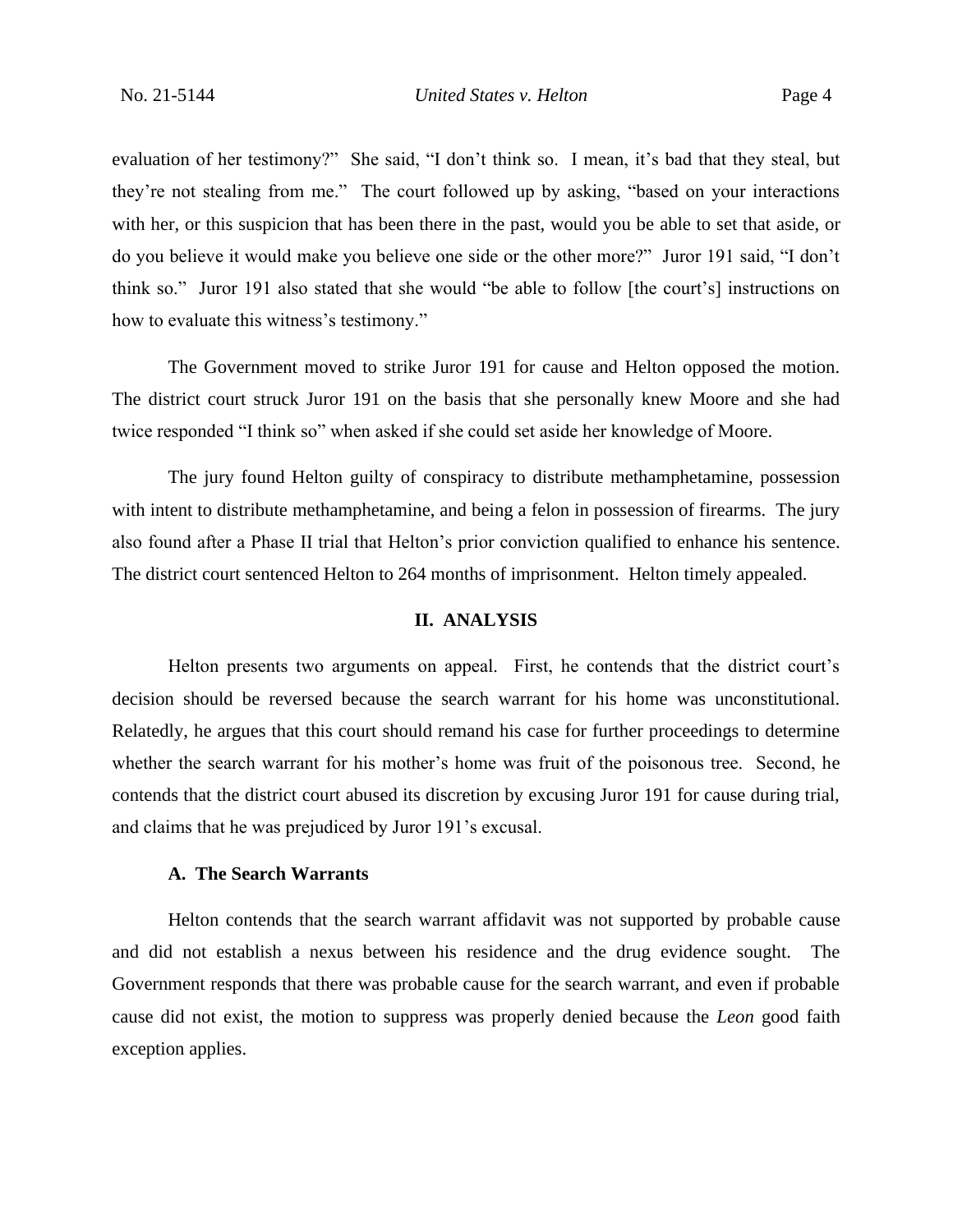Federal constitutional law applies to a state search warrant that is challenged in federal court. *United States v. Abernathy*, 843 F.3d 243, 249 (6th Cir. 2016). When a motion to suppress is denied, we review factual findings for clear error and legal conclusion de novo. *United States v. Prigmore*, 15 F.4th 768, 777 (6th Cir. 2021). Although the evidence is to be reviewed in the light most favorable to a district court's factual determinations, *United States v. Trice*, 966 F.3d 506, 512 (6th Cir. 2020), *cert. denied,* 141 S. Ct. 1395 (2021), when the district court is a reviewing court—as it was here—the district court's legal conclusions are not owed any deference, *Abernathy*, 843 F.3d at 250.

The Fourth Amendment protects individuals from "unreasonable searches and seizures." U.S. Const. amend. IV. It also provides that a warrant must have probable cause "supported by Oath or affirmation, and particularly describing the place to be searched, and the persons or things to be seized." *Id.* Probable cause "is not a high bar," *D.C. v. Wesby*, 138 S. Ct. 577, 586 (2018) (quoting *Kaley v. United States*, 571 U.S. 320, 338 (2014)), as it "requires only a probability or substantial chance of criminal activity, not an actual showing of such activity," *id.* (quoting *Illinois v. Gates*, 462 U.S. 213, 243–44 n.13 (1983)).

Thus, to show that probable cause supports a search warrant, the officer "must submit an affidavit that 'indicate[s] a fair probability that evidence of a crime will be located on the premises of the proposed search.'" *United States v. Hines*, 885 F.3d 919, 923 (6th Cir. 2018) (quoting *United States v. Dyer*, 580 F.3d 386, 390 (6th Cir. 2009)). The search warrant affidavit must establish a "nexus between the place to be searched and the evidence sought." *United States v. Carpenter*, 360 F.3d 591, 594 (6th Cir. 2004) (en banc) (quoting *United States v. Van Shutters*, 163 F.3d 331, 336–37 (6th Cir. 1998)). Viewing the search warrant affidavit "under the totality of the circumstances," we examine its "four corners" with "great deference toward" the determination of the judge who issued the search warrant. *United States v. Jackson*, 470 F.3d 299, 306 (6th Cir. 2006).

Here, the affidavit requesting the state warrant included only four pieces of information: (1) complaints from anonymous sources, (2) a tip from a source who claimed to have witnessed a drug transaction at Helton's home, (3) Helton having an unknown quantity of small bills and a "clear baggie" with some type of "residue," and (4) Deputy Mullins' "experience and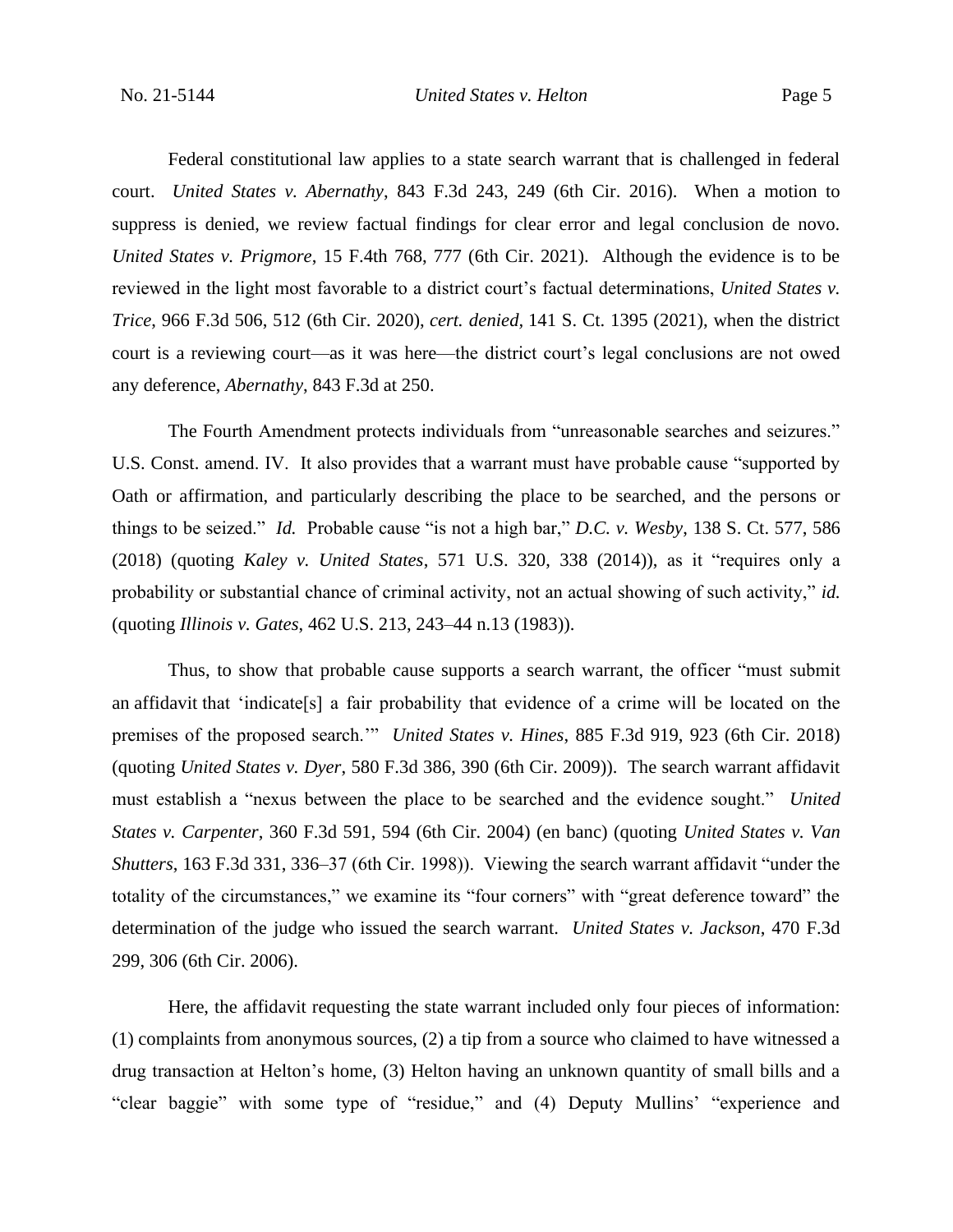knowledge." We consider whether the totality of these four pieces of information supports a finding of probable cause.

When an affidavit relies on information from a confidential source or an anonymous tipster, examining the totality of the circumstances includes examining the "veracity, reliability, and basis of knowledge" of the source. *Hines*, 885 F.3d at 923 (quoting *United States v. May*, 399 F.3d 817, 822 (6th Cir. 2005)); *United States v. Helton*, 314 F.3d 812, 819 (6th Cir. 2003). The veracity, reliability, and basis of knowledge of a source "are not 'separate and independent requirements to be rigidly exacted in every case.'" *United States v. Higgins*, 557 F.3d 381, 389 (6th Cir. 2009) (quoting *Gates*, 462 U.S. at 230). If the judge issuing the warrant "can conclude independently that the informant is reliable, an affidavit based on the informant's tip will support a finding of probable cause." *United States v. McCraven*, 401 F.3d 693, 697 (6th Cir. 2005). In the alternative, an affidavit that provides "little information concerning an informant's reliability may support a finding of probable cause" when the affidavit contains corroborating information. *United States v. Woosley*, 361 F.3d 924, 927 (6th Cir. 2004).

Regarding the two pieces of information addressing complaints and tips, the affidavit states that there were "numerous drug complaints" that Helton was selling methamphetamine from his home. As the district court concluded, the affidavit does not explain how many complaints or tips law enforcement received, who made them, or when they were made. Additionally, because the affidavit does not say, and it is impossible to tell, when the complaints were made, the complaint tips were stale. *See Abernathy*, 843 F.3d at 250 (explaining that information is stale when it is "impossible to tell from the affidavit when the circumstances giving rise to probable cause occurred" and that the court does not consider stale information).

Regarding the tip from the informant, the affidavit states, "A reliable source advised he was at the residence a few days ago when a subject he was with purchased a half pound of methamphetamine." To begin, contrary to Helton's argument, the informant's tip being a few days old does not make it stale. *See United States v. Moore*, 661 F.3d 309, 313 (6th Cir. 2011) (finding a search warrant is not stale when there is a "period of less than five days between the CI's information about the presence of drugs" and the preparation of the warrant). Next, the affidavit does not say that, or how, the source was known to law enforcement or that the source's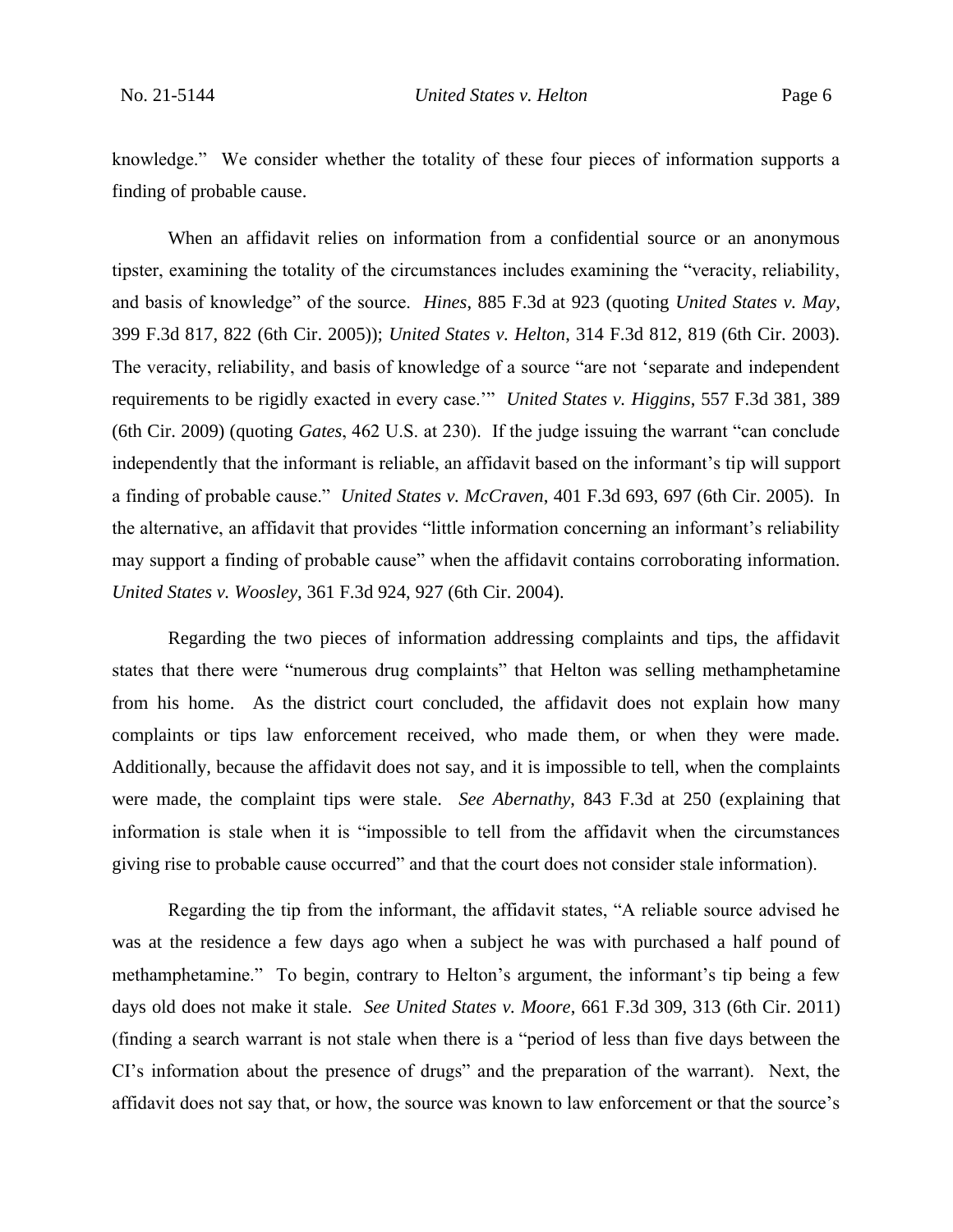identity was provided to the judge. For "a confidential informant to be deemed 'known,' the affidavit must acknowledge that the police know the informant's identity or that the identity has been disclosed under oath to the issuing judge." *May*, 399 F.3d at 823.**<sup>1</sup>** This affidavit also does not contain any information to show the "veracity" or "reliability" of that source. *Hines*, 885 F.3d at 923 (quoting *May*, 399 F.3d at 822). As to reliability, Deputy Mullins merely asserted that the informant is reliable and did not provide any facts supporting this assertion. Courts do not accept an affiant's unsupported assertion that an informant is reliable. *See United States v. Allen*, 211 F.3d 970, 975–76 (6th Cir. 2000) (en banc). Though the affidavit does reference a basis of the knowledge of the source, it does not provide "substantial supporting evidence" within the affidavit as to the source's reliability. *Dyer*, 580 F.3d at 392.

We have also explained that probable cause is lacking when a warrant is issued based on an affidavit relying on information from an anonymous tip that is sparse in detail and inadequately corroborated by the police. *United States v. Leake*, 998 F.2d 1359, 1365 (6th Cir. 1993). Under our precedent, the anonymous complaints and the confidential informant's tip together are not sufficient to establish probable cause because the affidavit lacks the necessary indicia of both veracity and reliability for the tips.

Because the affidavit includes no information to independently assess the reliability of the sources, we review whether the affidavit includes corroboration that supports probable cause. *See Woosley*, 361 F.3d at 927. An anonymous tip's "minimal probative" value can have "an increased level of significance," if it is corroborated. *Helton*, 314 F.3d at 823. "While independent corroboration of a confidential informant's story is not a *sine qua non* to a finding of

**<sup>1</sup>**This case is unlike *May* where "the issuing judge knew that the confidential informant's identity was known to the police because Officer Allen stated in his affidavit that the confidential 'source has furnished information ... for a period of six months and has worked with [Officer Allen] in the investigation of this matter ... [and] has provided assistance in unrelated drug investigation cases.'" 399 F.3d at 824. The affidavit here only said, "A reliable source advised he was at the residence a few days ago when a subject he was with purchased a half pound of methamphetamine." The issue is not that the source is not named in the affidavit, but rather that there is no indication of whether the source is known to law enforcement or the issuing judge, or how the source proved to be "reliable." Contrary to the concurrence/dissent's assertion that an officer's characterization of a tipster as "reliable" is enough to indicate to the court that the officer knew the tipster, Concurrence/Dissenting Op. at 14, our caselaw cited above makes clear that the officer here needed to acknowledge that the police knew the informant's identity or that it was disclosed to the issuing judge and provide facts in the affidavit that support its bald conclusion of reliability.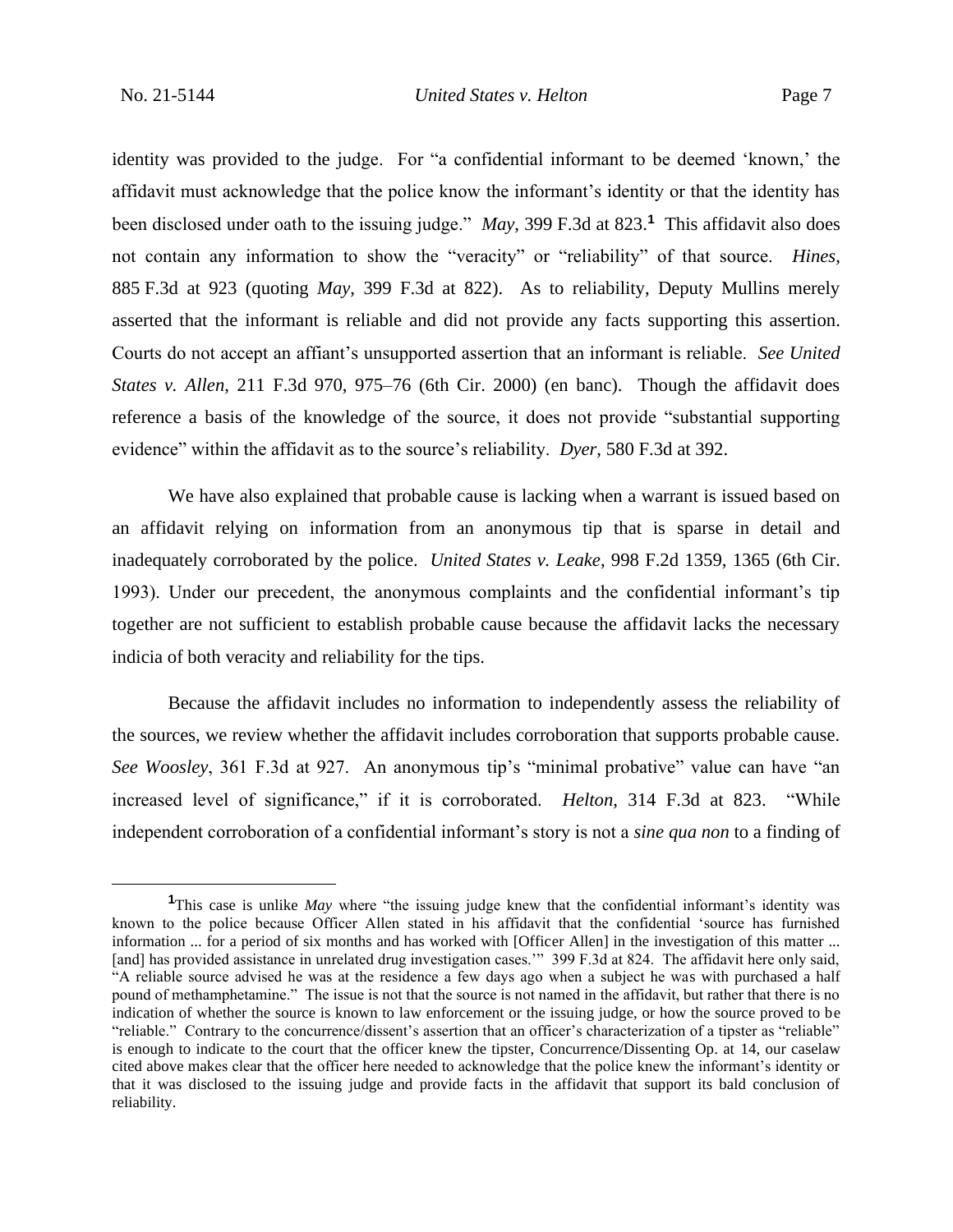probable cause, . . . in the absence of any indicia of the informant[s'] reliability, courts insist that the affidavit contain substantial independent police corroboration." *United States v. Coffee*, 434 F.3d 887, 893 (6th Cir. 2006) (alteration in original) (quoting *United States v. Frazier*, 423 F.3d 526, 532 (6th Cir. 2005)).

Considering both the anonymous complaints and the informant's tip, the district court concluded that probable cause existed on the basis that the anonymous complaints "corroborate—even if only slightly—the 'reliable source's' information." But that analysis is not supported by our precedent. Where, as here, an affidavit lacks indicia of reliability for the tips relied upon, corroboration of those unreliable sources requires independent police corroboration. *United States v. Tuttle*, 200 F.3d 892, 894 (6th Cir. 2000) ("We have previously held that information received from an informant whose reliability is not established may be sufficient to create probable cause when there is some independent corroboration by the police of the informant's information."). This affidavit contains no information that law enforcement undertook the independent corroboration that is necessary when indicia of reliability is absent. The unreliable tip sources, therefore, are of insufficient probative value to support probable cause.

What remains is that while executing an arrest warrant,<sup>2</sup> the deputies found Helton somewhere near his residence with a clear baggie "that appeared to ha<sup>[</sup>ve] residue in it" and small bills on his person. The residue is wholly unidentified, and the affidavit does not even indicate that Deputy Mullins confirmed the presence of residue, or that the residue, if that is indeed what it was, was field tested. Nor does the affidavit indicate how much money in small bills Helton had—and whether it was several dollar bills or a number of other denominations. The affidavit does not make clear why it would be incriminating to have small bills on one's person. We have warned that one of the dangers of law enforcement's "failure to corroborate all that can be easily corroborated" is that "a warrant will not issue where it should."

**<sup>2</sup>**The affidavit does not describe where police discovered Helton with the clear baggie and small bills. However, the June 9, 2019 arrest report states that, upon execution of the warrant described in the affidavit, police discovered Helton "inside of a out [sic] building." To the extent that Helton's location either materially contributed to or detracted from probable cause, it should have been included in the factual predicate in the affidavit. *See Mays v. City of Dayton*, 134 F.3d 809, 815–16 (6th Cir. 1998).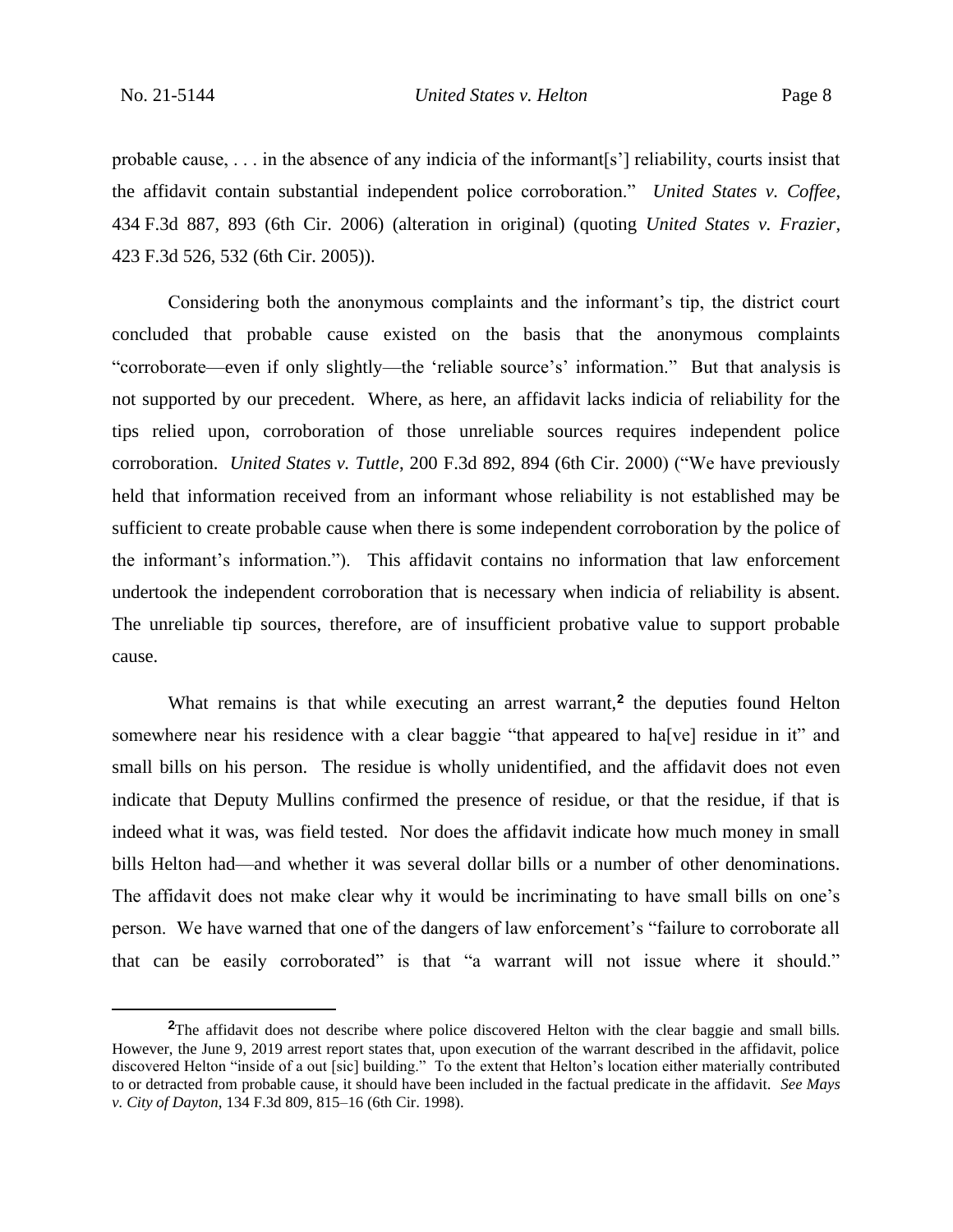*Allen*, 211 F.3d at 976. As described in the warrant, the items found on Helton provide little or no contribution to the probable cause analysis.

Deputy Mullins also included in the affidavit that he has been an officer for six years and that his "experience and knowledge" led him to conclude that illegal drugs were in Helton's home. Although the judge who issued the search warrant can "give considerable weight to the conclusion of experienced law enforcement officers," *United States v. Rodriguez-Suazo*, 346 F.3d 637, 644 (6th Cir. 2003) (quoting *United States v. Caicedo*¸ 85 F.3d 1184, 1192 (1996)), the affidavit says only that Deputy Mullins had worked for the sheriff's department for six years. It provides no information concerning his training or experience working on drug-related matters. The affidavit provides little information about Deputy Mullin's experience for the issuing judge to consider.

The search warrant affidavit must also establish a nexus between Helton's home and the evidence of drug trafficking. *Carpenter*, 360 F.3d at 594. While we have said that evidence of drug dealing "is likely to be found where the dealers live" in cases involving drug dealers, *United States v. Brown*, 828 F.3d 375, 383 (6th Cir. 2016) (quoting *United States v. Jones*, 159 F.3d 969, 975 (6th Cir. 1998)), we have "never held . . . that a suspect's 'status as a drug dealer, standing alone, gives rise to a fair probability that drugs will be found in his home." *Id.* (quoting *Frazier*, 423 F.3d at 533). There must be "facts showing that the residence [has] been used in drug trafficking." *Id.* And there are limits to the inferences that the issuing judge may draw to reach the conclusion that there is a nexus that supports probable cause. We have addressed how an inference may be used to gap-fill a warrant affidavit in the parallel good faith exception context. In *United States v. Laughton*, we noted the difference between drawing a single inference "based on a great number of details set out in the affidavit" and situations in which filling the gaps "would require a number of inferences, even inferences drawn upon inferences," which would not "support objectively reasonable reliance" by an executing officer. 409 F.3d 744, 750 (6th Cir. 2005).

Here, very few details are set out in the affidavit. The only evidence in the affidavit linking drug trafficking to Helton's home is composed of stale, anonymous complaints and an unnamed source lacking support for veracity or reliability, all without any independent police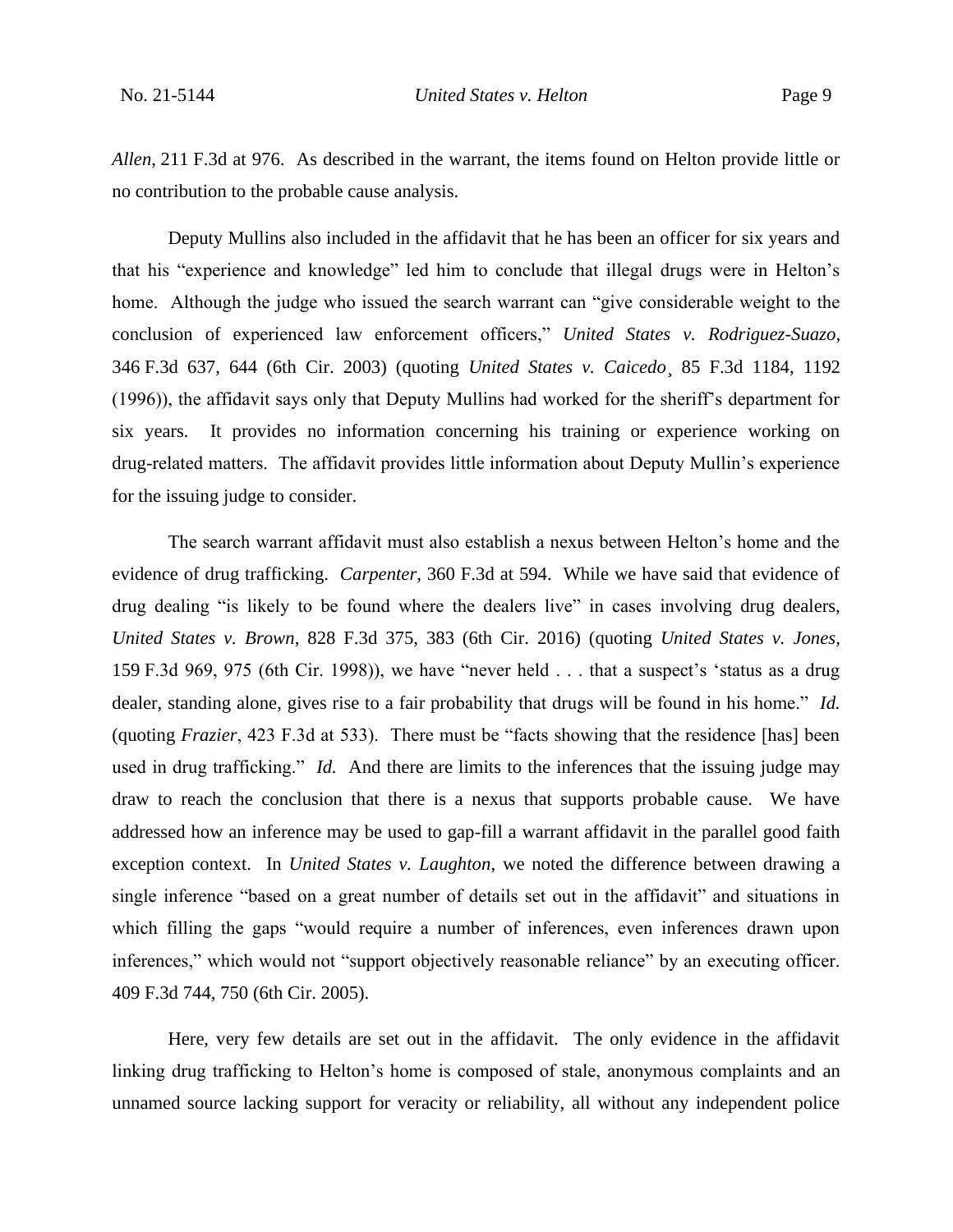corroboration. Helton's presence somewhere near his home with a "clear baggie" with some type of "residue" in it and money in small bills also fails to connect his *home* with drug trafficking and as explained, the residue is unidentified and having small bills is not incriminating. The affidavit does not establish a nexus between Helton's residence and the evidence of drug trafficking that Deputy Mullins sought. Thus, the affidavit did not establish probable cause to search Helton's home.

We turn to the closer question of whether the good faith exception articulated in *United States v. Leon*, 468 U.S. 897 (1984) saves the search. The exclusionary rule prohibits the Government from using "evidence obtained in violation of the Fourth Amendment" against a defendant at trial. *Brown*, 828 F.3d at 385 (quoting *Illinois v. Krull*, 480 U.S. 340, 347 (1987)). As to suppressing the evidence, however, the *Leon* Court held that if "the evidence was 'obtained in objectively reasonable reliance' on the 'subsequently invalidated search warrant,' however, it should not be suppressed." 468 U.S. at 922. *Leon* identified four circumstances where an officer's reliance would not be objectively reasonable:

(1) the magistrate was "misled by information in the affidavit that the affiant knew was false or would have known was false except for his reckless disregard of the truth;" (2) the magistrate "abandoned his judicial role" or neutrality; (3) the warrant was "so lacking in indicia of probable cause" as to render official belief in its existence unreasonable; or (4) the warrant was so "facially deficient" that it could not reasonably be presumed valid.

*United States v. McClain*, 444 F.3d 556, 564–65 (6th Cir. 2005) (quoting *Leon*, 468 U.S. at 923). The third circumstance is known as a "bare bones" affidavit. *United States v. Gilbert*, 952 F.3d 759, 763 (6th Cir. 2020).<sup>3</sup> Helton argues that the good faith exception does not save this search because the affidavit is "bare-bones." "A bare-bones affidavit should not be confused with one that lacks probable cause." *United States v. White*, 874 F.3d 490, 497 (6th Cir. 2017). This is because "[a]n affidavit cannot be labeled 'bare bones' simply because it lacks the requisite facts and inferences to sustain the magistrate's probable-cause finding." *Id.*

**<sup>3</sup>**The concurrence/dissent relies in part on this opinion's analysis of the good faith exception to support its conclusion that probable cause existed for the search warrant. Concurrence/Dissenting Op. at 14–15. But the good faith exception is just that—an exception to the requirements of the probable cause standard. As shown above, the officer's objectively reasonable reliance on the court issued warrant that justifies the good faith exception here does not justify finding that the affidavit seeking the search warrant was adequate to establish probable cause.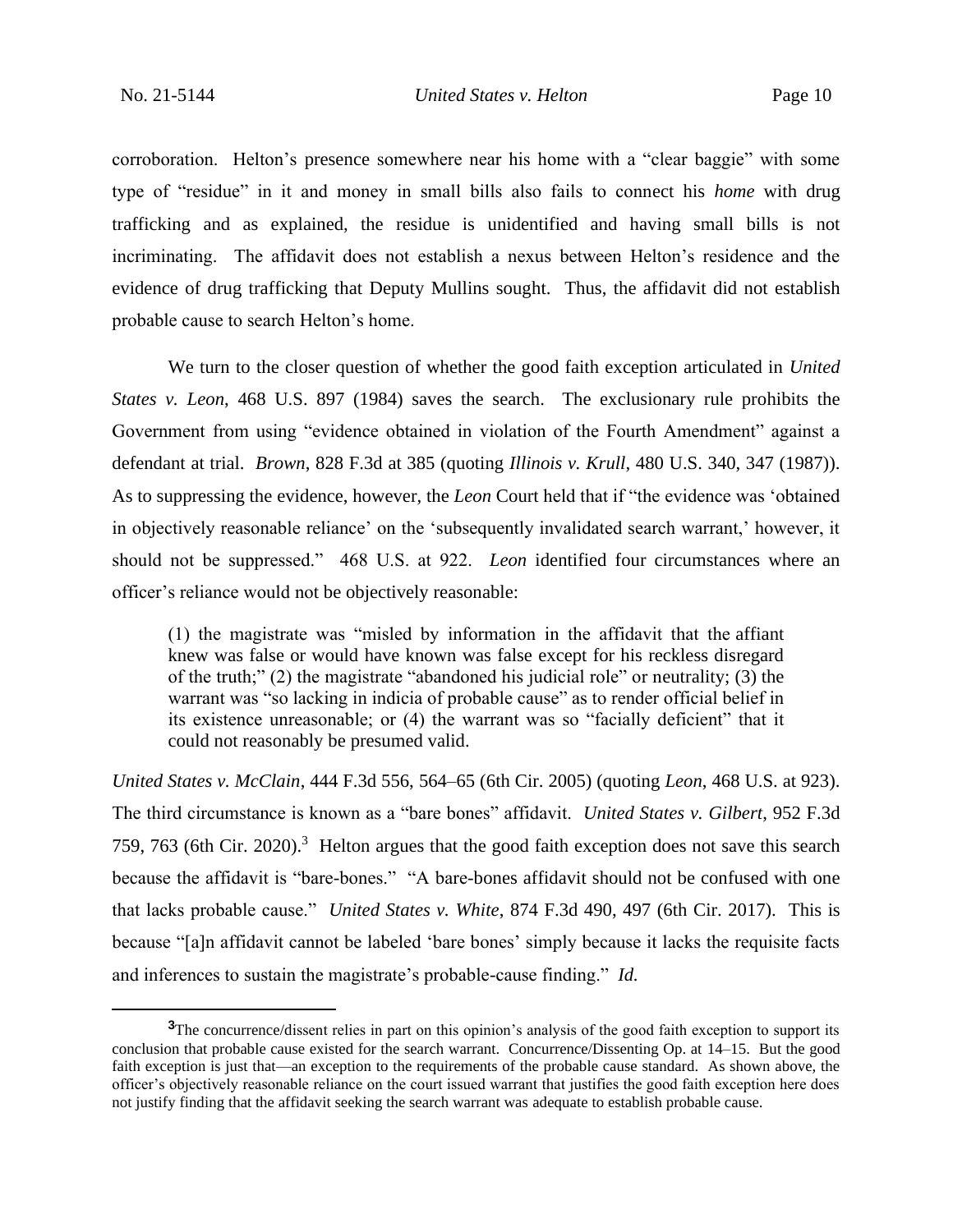We have recognized that if there is a minimally sufficient nexus between the place to be searched and evidence sought, the good faith exception may apply. *Id.* at 496–97. The minimally sufficient nexus standard is a "less demanding showing than the 'substantial basis' threshold required to prove the existence of probable cause." *United States v. Fitzgerald*, 754 F. App'x 351, 362 (6th Cir. 2018) (quoting *Frazier*, 423 F.3d at 536). To avoid the "bare bones" label, the affidavit must contain "more than 'suspicions, or conclusions"; it must provide "some underlying factual circumstances regarding veracity, reliability, and basis of knowledge." *United States v. Christian*, 925 F.3d 305, 312 (6th Cir. 2019) (en banc) (quoting *United States v. Washington*, 380 F.3d 236, 241 n.4 (6th Cir. 2004)); *United States v. Baker*, 976 F.3d 636, 647 (6th Cir. 2020), *cert. denied,* 141 S. Ct. 1750, (2021). The affidavit "must be *so* lacking in indicia of probable cause that, despite a judicial officer having issued a warrant, *no* reasonable officer would rely on it." *White*, 874 F.3d at 497.

In determining what is necessary to show a minimally sufficient nexus between the place to be searched and evidence sought, we have followed the Supreme Court's rejection of subjectivity. *Laughton*, 409 F.3d at 752. In *Laughton*, we held that "the good faith exception to the exclusionary rule does not permit consideration of information known to a police officer, but not included in the affidavit, in determining whether an objectively reasonable officer would have relied on the warrant." *Id.* We therefore undertake the good faith analysis based on what was contained in the search warrant affidavit.

The affidavit at its most basic level says that law enforcement received complaints that Helton was selling methamphetamine from his residence; a source saw someone purchase methamphetamine at Helton's residence; and the deputies saw Helton with a "clear baggie" that had some type of "residue," and small bills. The anonymous complaints provide minimal information, but the information is related to the trafficking of drugs. Though the reliability of the source's tip is lacking in several respects, it provides underlying factual circumstances regarding the basis of the informant's knowledge. That tip provides some support for a connection between drug dealing and Helton's home because, while there is no information about the reliability of the source other than the bald reference by the affiant officer to a "reliable source," the source did claim to personally observe a drug deal and connects that drug deal with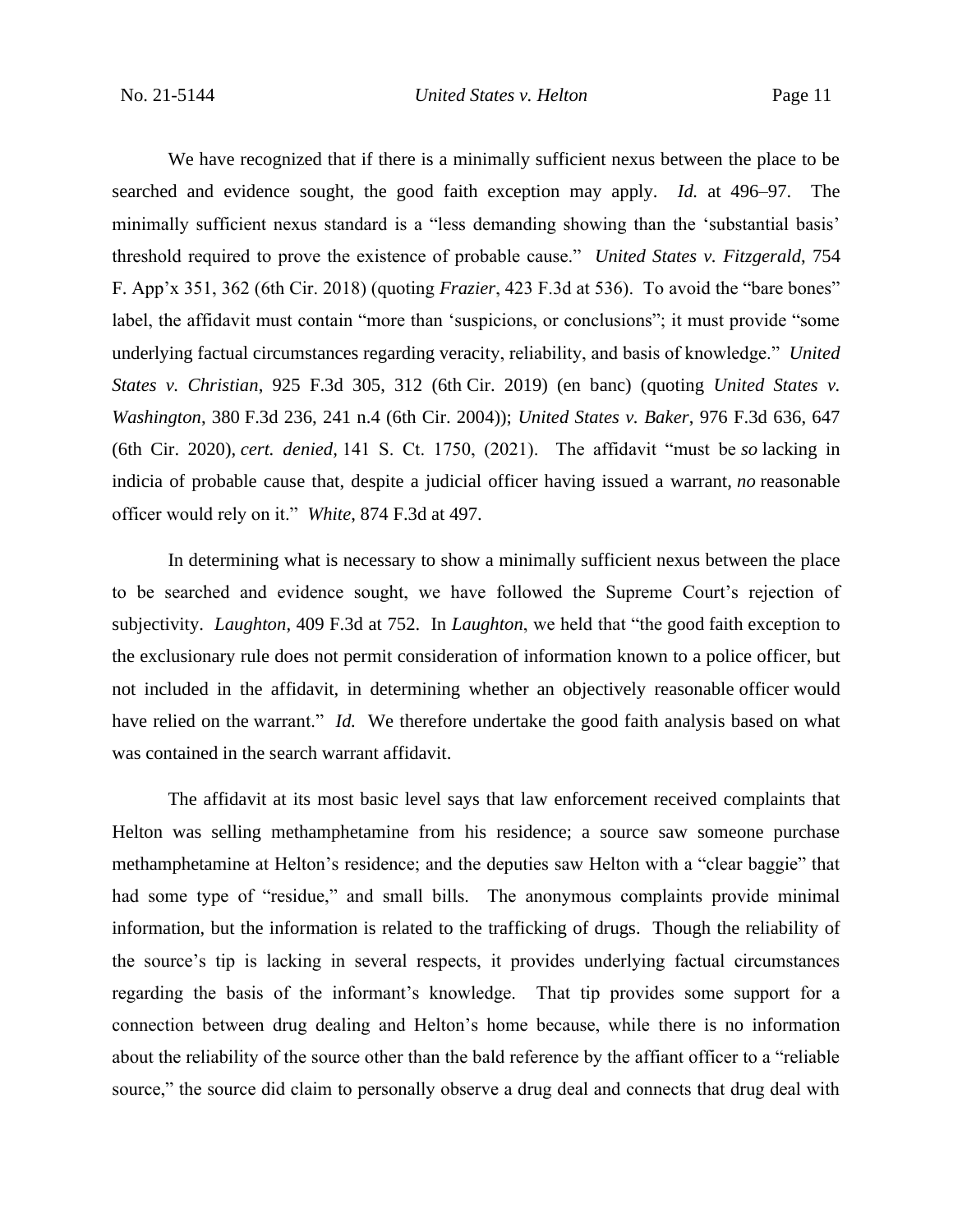Helton's residence. *See Dyer*, 580 F.3d at 391. The presence of a clear baggie with some sort of residue and the opinion of the officer also supply a minor inference of support. Under the good faith standard, the totality of the information in the affidavit provides "some modicum of evidence" that drug dealing was occurring at Helton's home. *White*, 874 F.3d at 497.

 Because we cannot say that the affidavit was "so lacking in indicia of probable cause that no reasonable officer would rely on the warrant," the good faith exception applies to the search warrant for Helton's home. *Id.* at 496. Thus, the exclusionary rule does not apply to the evidence obtained from Helton's home and the search warrant for Patsy Hopkins' residence is not fruit of the poisonous tree.

#### **B. Juror Excusal**

We review a district court's decision to replace a juror with an alternate for an abuse of discretion. *United States v. De Oleo*, 697 F.3d 338, 342 (6th Cir. 2012). A district court may replace a juror with an alternate juror when a juror is "unable to perform" or is "disqualified from performing their duties." Fed. R. Crim. P. 24(c)(1). If the court has "reasonable cause" to replace the juror, then the parties' consent is not required. *De Oleo*, 697 F.3d at 341. A defendant is entitled to a new trial only if the defendant shows he was prejudiced by the court's decision to remove the juror. *See id.* at 342.

The district court expressed concern about Juror 191's personal knowledge of Moore, gleaned from observing Moore when she came to shop in the store where the Juror worked. While the Juror said that she had never seen Moore take anything from the store, Moore was someone she watched for shoplifting. It is true that the Juror responded at certain points that she could set aside her personal experiences with Moore and decide the case in accordance with the court's instructions. But the court was troubled because on two separate occasions Juror 191 equivocated, saying "I think so" when asked whether she could set aside her personal experience and decide the case. The district court also explained that it was concerned because Juror 191 personally knew Moore and felt it necessary to watch Moore to see if she would shoplift. The trial court is in the "best position" to determine whether a juror is "able to shoulder the obligations of jury service." *Id.* Here, the district court thoroughly explained its concerns and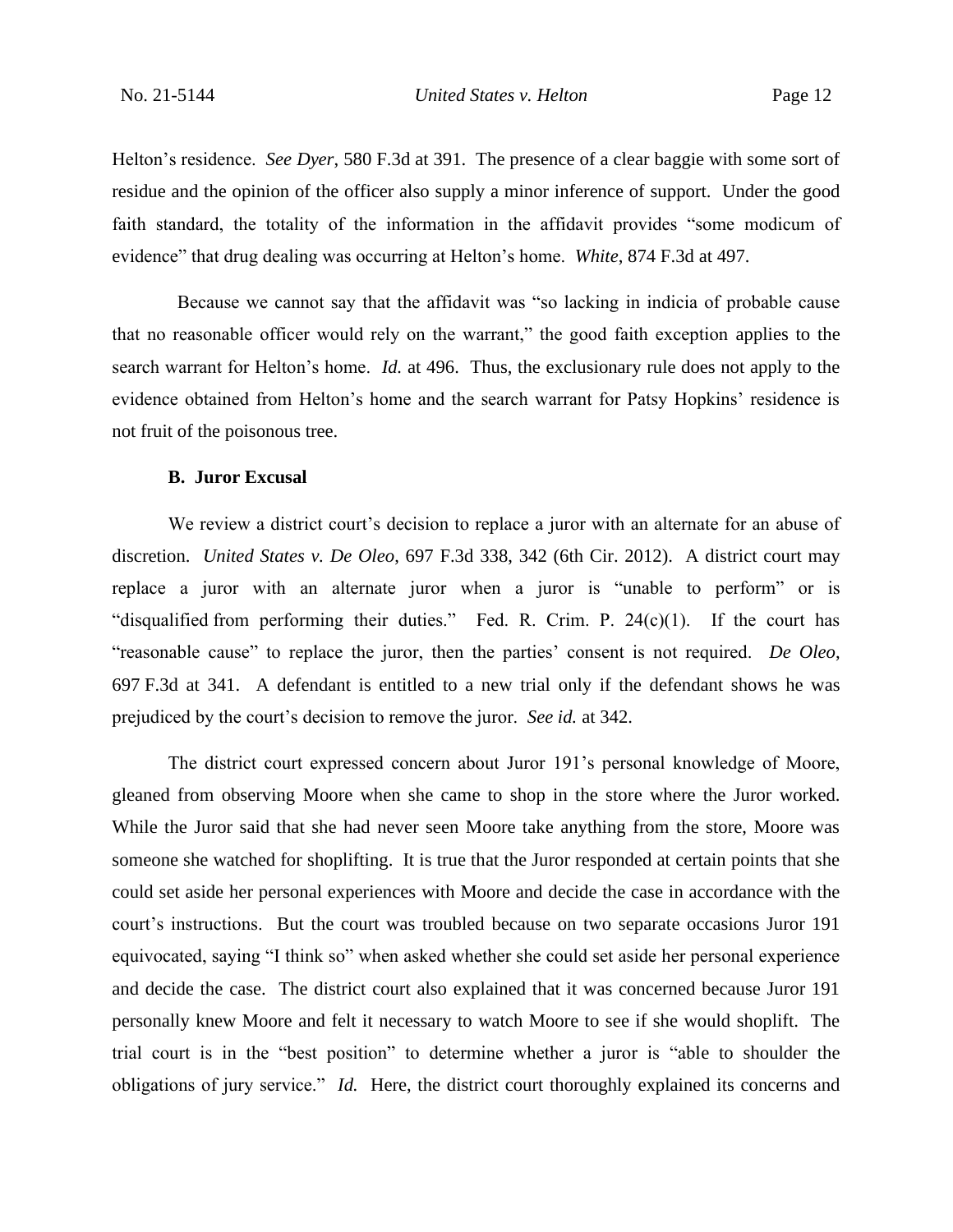based them on relevant information that Juror 191 provided. The court acted within its discretion in striking Juror 191.

# **III. CONCLUSION**

Though the search warrant for Helton's home lacked the required probable cause, the good faith exception applies. Because, based on the good faith exception, the exclusionary rule need not apply to the evidence found during the search of Helton's home, and because the district court did not abuse its discretion by excusing Juror 191, we **AFFIRM**.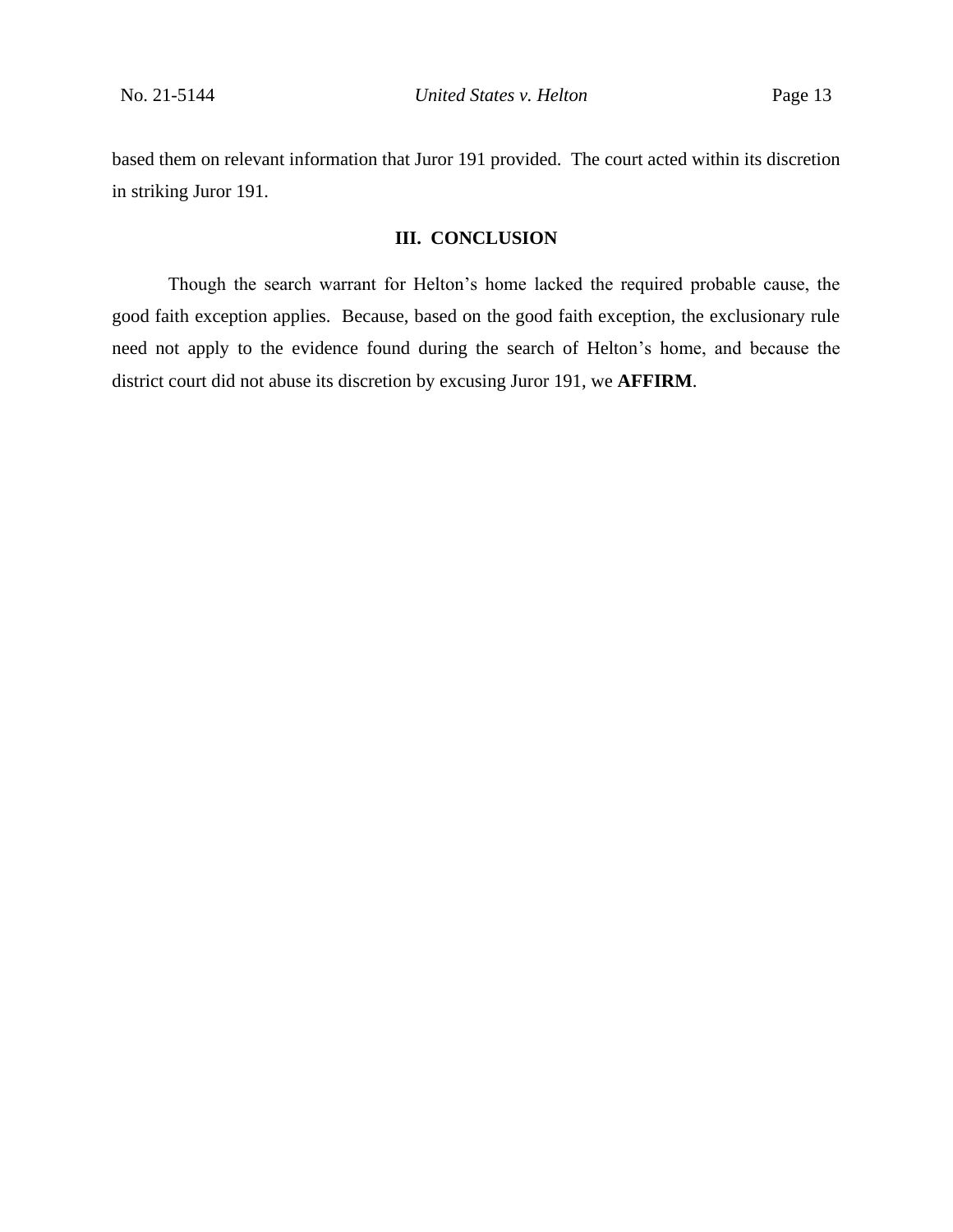# **CONCURRING IN PART AND DISSENTING IN PART** \_\_\_\_\_\_\_\_\_\_\_\_\_\_\_\_\_\_\_\_\_\_\_\_\_\_\_\_\_\_\_\_\_\_\_\_\_\_\_\_\_\_\_\_\_\_\_\_\_\_\_\_\_

\_\_\_\_\_\_\_\_\_\_\_\_\_\_\_\_\_\_\_\_\_\_\_\_\_\_\_\_\_\_\_\_\_\_\_\_\_\_\_\_\_\_\_\_\_\_\_\_\_\_\_\_\_

SUHRHEINRICH, Circuit Judge, concurring in part and dissenting in part.

I agree that the good faith exception to the warrant requirement requires us to affirm. Indeed, "[t]his case . . . falls within *Leon*'s heartland," *United States v. Baker*, 976 F.3d 636, 648 (6th Cir. 2020), because it offers more than "only an officer's conclusion that probable cause exists without any statement of adequate supporting facts," *id.* at 647 (cleaned up). Nor is there a whiff of police misconduct, let alone a deliberate or reckless violation of the Fourth Amendment. *Id.* at 646. Thus, "any error in deciding probable cause exists for the search warrant belongs primarily to the *magistrate* issuing the warrant, not the *officer* seeking it." *Id.* at 647. "Suppression is not worth its substantial costs" under these circumstances. *Id*. I therefore agree that we should affirm the district court's judgment.

But I disagree that the search warrant affidavit was deficient. As the majority acknowledges, the anonymous complaints that Helton was selling methamphetamine from his residence, though minimally informative, were "related to the trafficking of drugs." Maj. Op. at 12. Second, the affiant characterized the tipster as "reliable," which certainly suggests to me that the officer knew the informant. Under our precedents, "the statements of a person 'whose identity was known to the police and who would be subject to prosecution for making a false report' are 'entitled to far greater weight than those of an anonymous source.'" *Baker*, 976 F.3d at 649 (quoting *United States v. May*, 399 F.3d 817, 824–25 (6th Cir. 2005)). And, according to our decision in *United States v. Dyer*, "[b]ecause the informant witnessed the illegal activity on the premises searched and was known to the officer writing the affidavit, there were sufficient indicia of reliability without substantial independent police corroboration." 580 F.3d 386, 392 (6th Cir. 2009). That is precisely the situation here. Thus, "[f]atally faulting this affidavit for failing to name the informant<sup>[]</sup> or explain that [he] previously gave accurate information frustrates the totality-of-the-circumstances review we must conduct" because "it described [the]